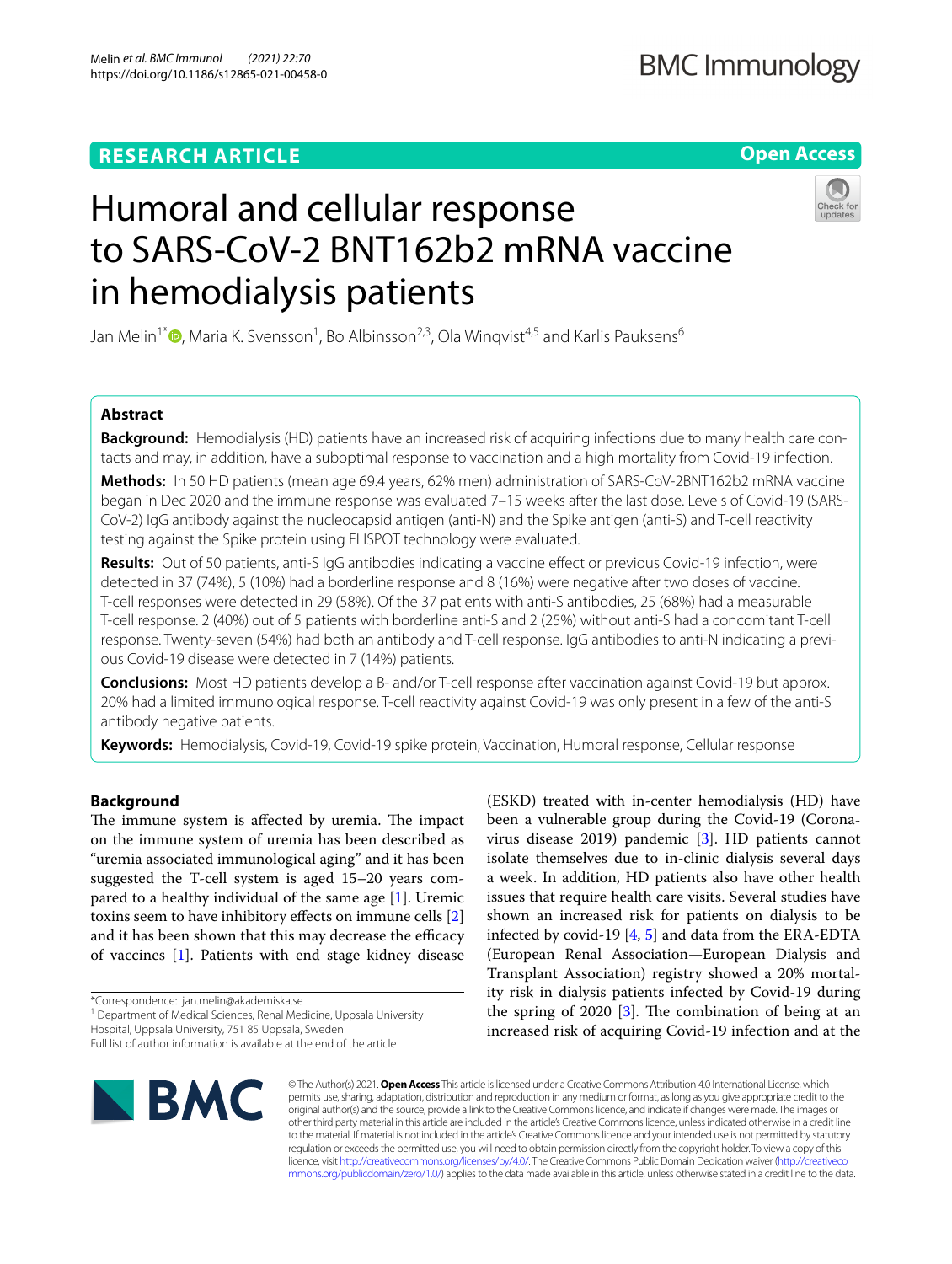same time being at a high risk of severe morbidity and mortality if infected makes protective measures such as vaccination important in HD patients.

According to a recent review most HD patients develop an antibody response to the SARS-CoV-2 (Severe Acute Respiratory Syndrome Coronavirus 2) BNT162b2 mRNA vaccine [\[6](#page-6-5)]. However, the response rate has varied considerably between studies, the highest response rate, 96.4%, was found by Grupper et al. [[7\]](#page-6-6) and the lowest, 72.8%, by Simon et al. [[8](#page-6-7)]. Previous studies also showed that while most HD patients developed antibodies against Covid-19 the response was attenuated, and a signifcant proportion of the patients failed to produce measurable antibody levels against Covid-19 after one or two doses of vaccination.

There are few studies that have addressed the cellular response to SARS-CoV-2 BNT162b2 mRNA vaccine in HD-patients  $[9-13]$  $[9-13]$ . In the ROMANOV study a decreased cellular response to the BNT162b2 vaccine was found [[9\]](#page-6-8). In addition, three recent studies showed that the cellular response to the vaccine was slightly decreased in dialysis patients but to a lesser extent than in transplanted patients on triple immunosuppression therapy [\[10–](#page-6-10)[12\]](#page-6-11). In contrast, in a small study with seven transplanted patients without humoral response to SARS-CoV-2 BNT162b2 mRNA vaccine all patients developed a cellular response  $[14]$  $[14]$ . This could be in line with Braun et al. that found that 35 percent of healthy blood donors without a history of Covid-19 or vaccination have T-cell reactivity to SARS-CoV-2 suggesting a potential cross reactivity to other corona viruses [[15\]](#page-6-13).

The question whether a cellular response to the vaccination could compensate for the attenuated antibody response in dialysis patients is not resolved and warrants further exploration and the aim of this study was to investigate the humoral and cellular response to the SARS-CoV-2 BNT162b2 mRNA vaccine in a Swedish cohort of hemodialysis patients.

#### **Results**

#### **Patients**

A total of 50 patients signed informed consent and were included in the study. Clinical and demographical characteristics of study participants  $(n=50)$  are shown in Table [1](#page-1-0). The mean age was 69.4 years and 62% were men. Dialysis vintage was  $81 \pm 19$  months but the range was wide, 5–470 months.

#### **Antibodies against the Spike‑protein (anti‑S)**

The distribution of antibodies against the Spike-protein is shown in Fig. [1a](#page-2-0). A value below 50 AU/mL (7.1 BAU/ mL) was considered negative and values between 50 and 99 (7.1–14.2 BAU/mL) AU/mL borderline. Thirty-seven

<span id="page-1-0"></span>

| Age (years)                                                                    | $69.4 \pm 14.1 (25 - 90)$ |
|--------------------------------------------------------------------------------|---------------------------|
| Men/women                                                                      | 31/19, 62 vs 38%          |
| Body Mass Index (BMI, kg/m <sup>2</sup> )                                      | $26.1 \pm 5.6$ (13-44)    |
| Dialysis (months)                                                              | $65.1 \pm 74.0 (5 - 470)$ |
| Diabetes (n, %)                                                                | 23 (46)                   |
| Nephrosclerosis (n, %)                                                         | 15(30)                    |
| Autosomal Dominant Polycystic Disease (n, %)                                   | 4(8)                      |
| Chronic glomerulonephritis (n, %)                                              | 8(16)                     |
| Vasculitis/anti-GBM-nephropathy (n, %)                                         | 4(8)                      |
| Ongoing medication with CNIs (n, %)                                            | 2(4)                      |
| Ongoing medication with MMF (n, %)                                             | 1(2)                      |
| Previous <sup>a</sup> treatment with CNI (n, %)                                | 3(6)                      |
| Previous <sup>a</sup> treatment with Rituximab or Cyclophos-<br>phamide (n, %) | 5(10)                     |
| Current systemic steroid treatment (n, %)                                      | 7(14)                     |
| Previous renal transplant (n, %)                                               | 5(10)                     |
|                                                                                |                           |

Results are expressed as mean±SD and range (min, max) or as proportions *n* (%)

CNI, calcineurin inhibitors; MMF, mycophenolate mofetil; GBM, glomerular basement membrane

a Within the last ten years

patients (74%) displayed signifcant antibody levels to the Spike-protein, fve patients (10%) had a borderline response, and eight (16%) were negative. Anti-S levels against the Spike-protein showed a correlation to age but none of the other variables (Table [2](#page-4-0)). Patients without anti-S response were more likely to have history of any previous or current immunosuppressive therapy  $(n=2)$ of any kind (calcineurin inhibitors, rituximab, azathioprine, mycophenolate mofetil, or cyclophosphamide) than those who had never been treated with immunosuppressants ( $p < 0.05$ ).

#### **Cellular reactivity against Covid‑19**

The distribution of T-cell reactivity against the Covid-19 spike protein is shown in Fig. [1b](#page-2-0). Values below seven (7) units were considered negative. A total of 29 patients (58%) showed cellular reactivity against Covid-19 spike protein after vaccination with BNT162b2 mRNA vaccine. No signifcant association was found between T-cell reactivity and the variables in Table [2](#page-4-0), but it is worth mentioning that a near-signifcant correlation was found between t-cell reactivity and the mean urea level before dialysis during the study period  $(p=0.054)$  and that there was a tendency that patients with diabetes  $(n=23)$ more often had a negative T-cell response  $(p=0.085)$ . Interestingly, two of the patients who were negative for anti-S antibodies and two with borderline response had a positive T-cell response. Nine of the patients in the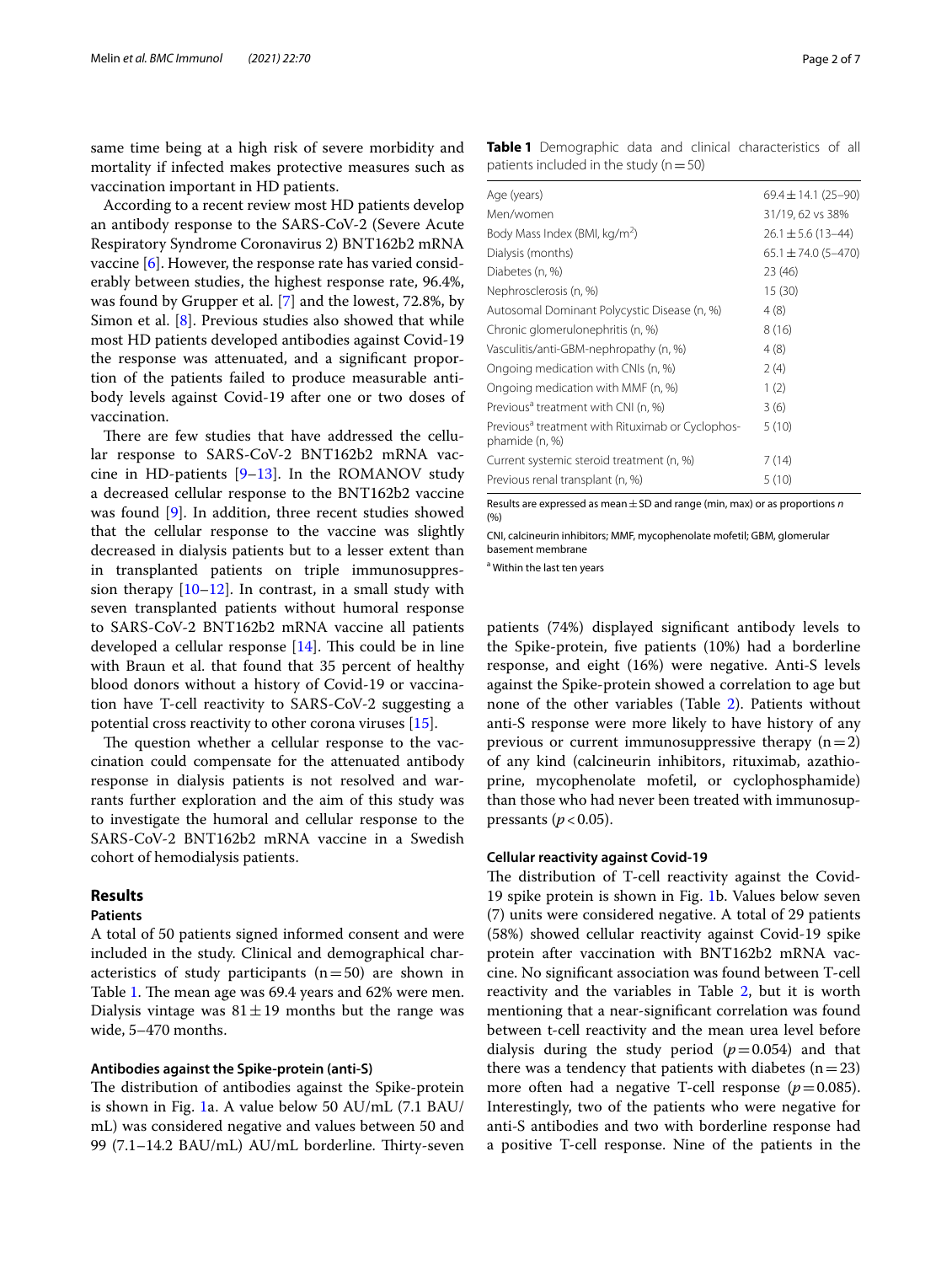study had a weak both humoral and cellular response to the vaccine. There was a significant correlation between anti-S levels and T-cell response (rho $=0.546, p<0.001$ ) (Table [2;](#page-4-0) Fig. [2\)](#page-5-0). All patients who previously had tested positive for Covid-19 by PCR-test (see below) had T-cell reactivity against the Covid-19 spike protein.

#### **PCR‑positive Covid‑19 infections**

Three patients (6%) had tested positive for Covid-19 by PCR before the vaccination commenced. Two patients (4%) became PCR-positive between doses one and two. One of these patients was admitted to the hospital but did not need intensive care. The other patients were not hospitalized. After dose two, 4 patients (8%) had PCRpositive tests and all of them developed a mild disease. None of the patients that infected after two doses of vaccination were admitted to the hospital.

#### **Antibodies against the nucleocapsid antigen (anti‑N)**

The distribution of antibodies against the nucleocapsid antigen (anti-N) is shown in Fig. [1c](#page-2-0). There was a cut off where values below 0.9 s/co were considered negative. Seven patients (14%) had a positive immune response to anti-N indicating a previous Covid-19 infection. Of these, six had previously had a positive PCR-test for Covid-19. One patient had a positive response to anti-N despite never having tested positive for Covid-19. Three patients with a positive PCR-test for Covid-19 were negative for anti-N. Anti-N did not correlate with any of the variables in Table [2](#page-4-0).

#### **Discussion**

In this study we show that the majority of patients with end-stage kidney disease (ESKD) and hemodialysis treatment (HD) developed a B- and/or T-cell response after vaccination against Covid-19 but approx. one-ffth (20%) had a limited immunological response. This study is in line with previous published data that most, but not all, HD patients develop a serologic antibody response to Covid-19 vaccination  $[6]$  $[6]$  and the proportion of HD patients that responds to the vaccine is much higher than in transplanted patients [[10\]](#page-6-10). However, a signifcant proportion of the patients in our study has no or a very limited immune response to the vaccine. Broseta and co-workers have shown that in HD patients with a serological response the vaccination displayed a full efect six weeks after the frst dose of vaccine [\[16\]](#page-6-14). In our study the elapsed time between the second dose and the blood sampling is at least seven weeks and thus the timing between vaccination and assessment is not likely to explain non-response.

The most interesting finding in our study is that more than 40% of the HD patients did not develop a cellular response to the spike protein of SARS-Cov-2. In addition, only two of the patients without a serological response displayed a cellular response. Our interpretation is that in our study cellular response adds little to measurable protection against Covid-19. Our results are in contrast with the fndings from other previous studies, where the cellular response was over 90% (10–12) but are more in line with the ROMANOV-study (9) and Broseta and co-workers (13). The reason for this difference is not clear. Even though age might be a factor in the immune response it is hardly the sole explanation. In our patient cohort the mean age was 69.4 years, in the ROMANOVstudy [\[9](#page-6-8)] 64.9, and in the three other studies, 67.6, 67.4, 71.2 and 68.6 years, respectively  $[10-13]$  $[10-13]$ . Perhaps differences in the assessment of the cellular response thus may the most important factor to consider and warrants further evaluate.

Due to the small sample size and lack of power, it was difficult to find factors associated with an attenuated vaccine response. However, in this study we found a negative correlation between age and the humoral response to the vaccine such that older age was associated with an attenuated response. A similar efect has been shown in other studies  $[17]$  $[17]$ . There was also a higher frequency of previous or current use of immunosuppressant drugs in among the non-responders. In this cohort, only two patients, were on current and ongoing immunosuppression so the association found could also be a marker for type of underlying disease for kidney failure and previous kidney transplantation.

The finding that a significant proportion of the patients on hemodialysis do not have any measurable protection against Covid-19 may have clinical implications. Precautions to stop spreading the virus in dialysis units such as wearing of masks, isolation of patients with symptoms of upper respiratory before testing and restriction regarding visitors should be continued. This finding also raises the question of extra vaccine doses. In a study of the impact of a third dose of BNT162b2 mRNA vaccine in HD patients fve out of 12 patients who were antibody nega-tive after two doses seroconverted after a third dose [[18\]](#page-6-16).

<span id="page-2-0"></span>**Fig. 1** Immunoreactivity after SARS-CoV-2 BNT162b2 mRNA vaccine in HD-patients. **a** IgG-antibody response to Covid-19 spike protein (Log10 anti-S). The cut-of for positive results was set to 100 AU/mL (Abbott Units/milliliter) and 50 AU/mL for negative results (quantitative method). Values between 50 and 100 AU/mL were considered borderline. **b** T-cell reactivity to Covid-19 spike protein (Log10). The cut off of the ELISPOT assay was set to 7 SFU/well (units). **c** IgG-antibody response to Covid-19 nucleocapsid antigen (anti-N). The cut-of for the qualitative method for anti-N was 1.4 S/CO (Signal to Cut-off Value). Values between 0.9 and 1.39 were consider borderline

<sup>(</sup>See fgure on next page.)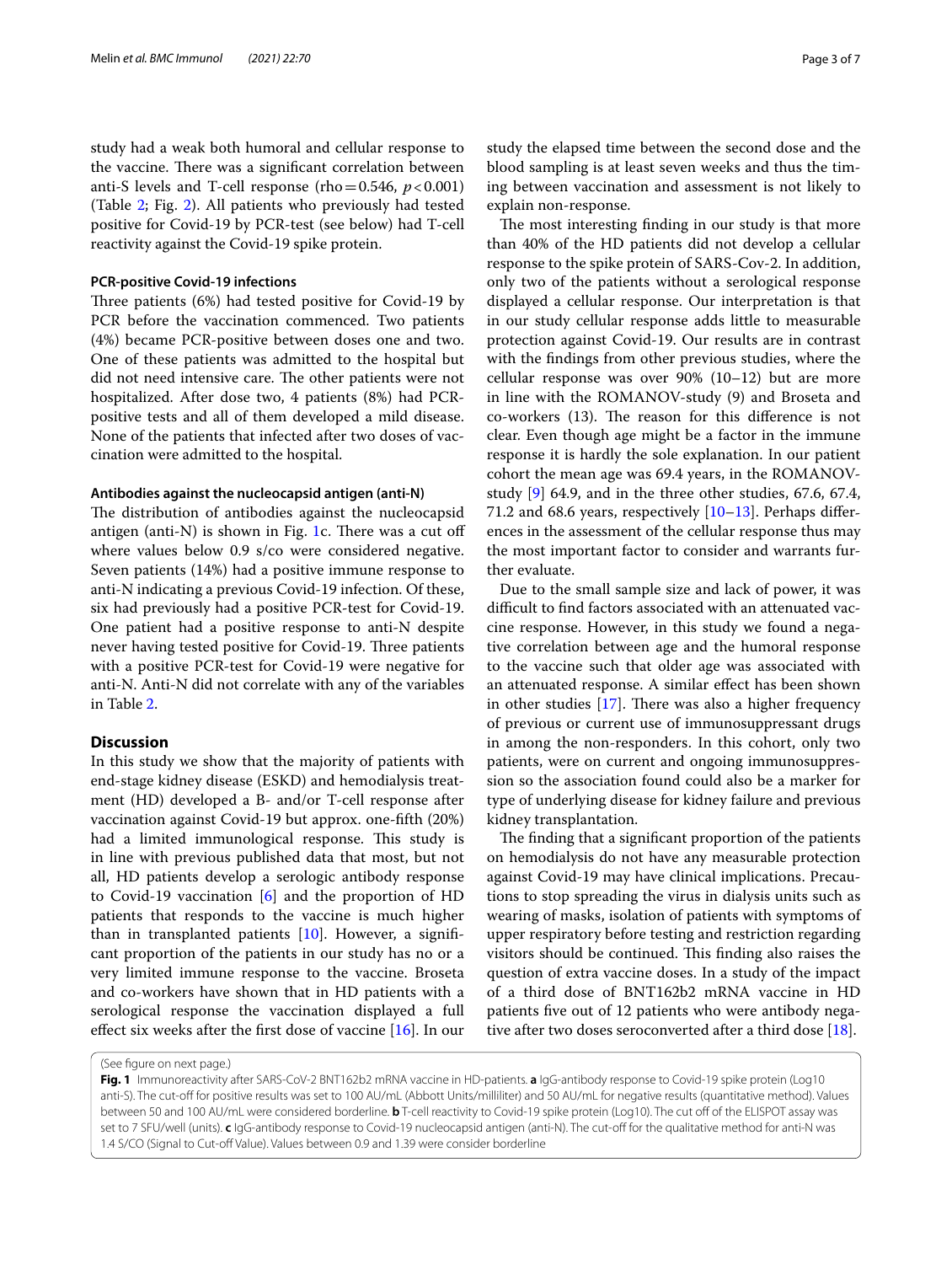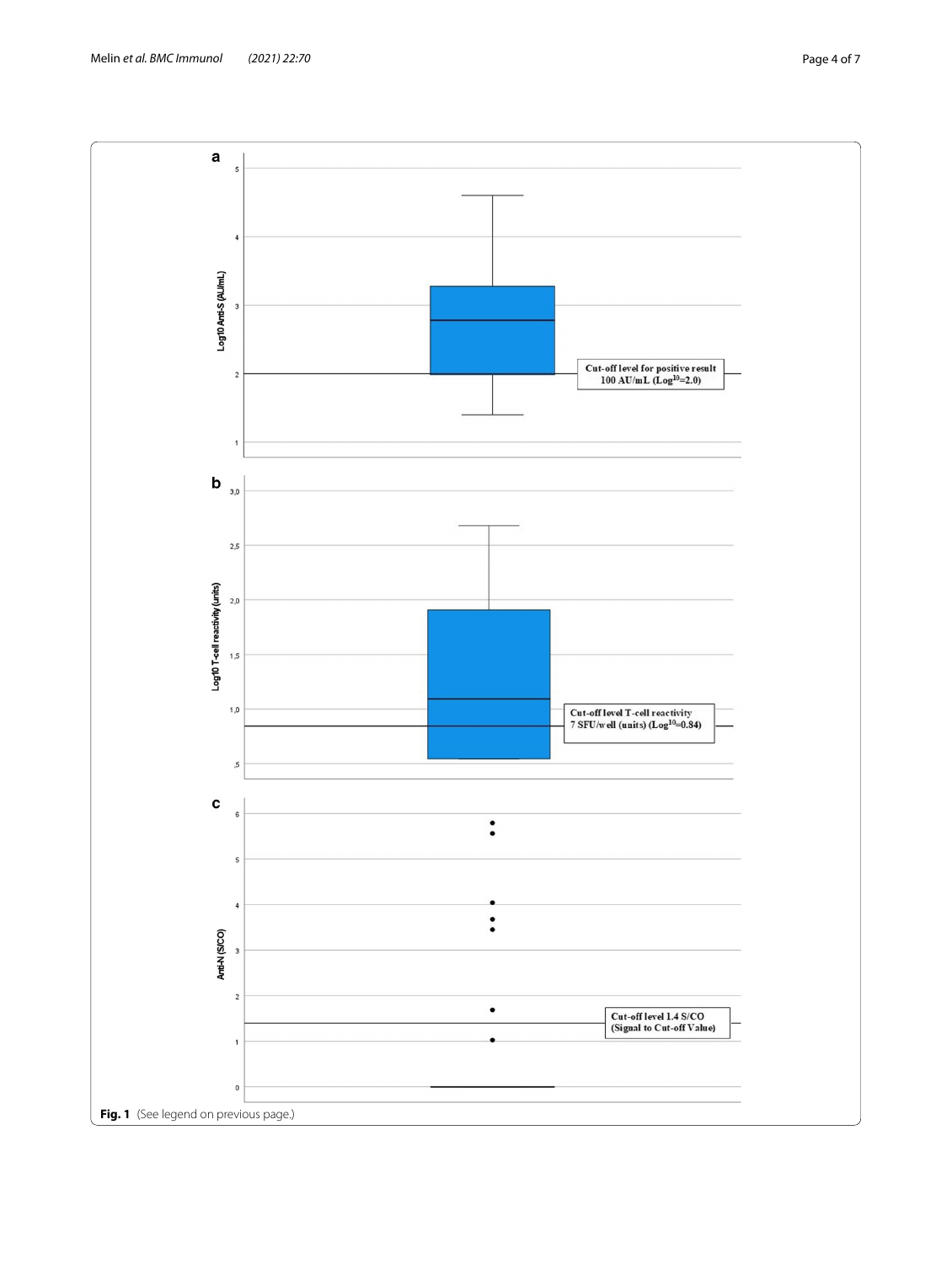|                               | Anti-N (s/co)            |         | Anti-S (AU/mL)    |         | T-cell reactivity (units) |         |
|-------------------------------|--------------------------|---------|-------------------|---------|---------------------------|---------|
|                               | Spearman's rho           | P value | Spearman's rho    | P value | Spearman's rho            | P value |
| Age (years)                   | $-0.123$                 | 0.395   | $-0.292$          | 0.040   | $-0.234$                  | 0.105   |
| BMI ( $kg/m2$ )               | 0.073                    | 0.614   | $-0.162$          | 0.262   | $-0.021$                  | 0.883   |
| Dialysis (months)             | $-0.059$                 | 0.682   | $-0.017$          | 0.906   | $-0.118$                  | 0.413   |
| S-Albumin (g/L)               | $-0.238$                 | 0.100   | $-0.167$          | 0.253   | 0.030                     | 0.836   |
| Urea before dialysis (mmol/L) | $-0.069$                 | 0.635   | 0.048             | 0.740   | 0.274                     | 0.054   |
| Anti-N (s/co)                 | $\overline{\phantom{0}}$ |         | 0.490             | < 0.001 | 0.451                     | < 0.01  |
| Anti-S (AU/mL)                | 0.710                    | < 0.001 | $\qquad \qquad =$ |         | 0.481                     | < 0.001 |
| T-cell react (units)          | 0.443                    | 0.001   | 0.564             | < 0.001 | $\overline{\phantom{m}}$  |         |

<span id="page-4-0"></span>**Table 2** Correlations between immunological responses and patient characteristics

anti-S, IgG-antibody response to Covid-19 Spike protein; anti-N, IgG-antibody response to Covid-19 nucleocapsid antigen; S/CO, Signal to Cutof Value; AU/mL, Abbott Units/milliliter

This study has several limitations. The number of patients is small and the power to detect associations between clinical characteristics and response to vaccination therefore limited. Since this study was designed after the vaccination started, we do not have any data on antibody levels and T-cell reactivity before the vaccination. Our HD patients were among the frst to be vaccinated and thus it was not possible to fnd a suitable control group of vaccinated at the same time. However as mentioned in the methods section, the average response from healthy individuals after two vaccine doses was 58 SFU/ well in data from ABC-labs. Another limitation is the wide range in time between vaccination and assessment of immune response due to the fact that all patients were not vaccinated at the same time. In addition, a considerable proportion of the patients in this study were infected with Covid-19 either before, during or after the vaccination and makes the efect of the vaccination less clear. The strength of this study is that it is done in a relevant real-world clinical setting and that the patient's immune response to the vaccination now will be followed over time.

#### **Conclusions**

In conclusion, a considerable portion of the HD patients does not have protection against Covid-19 by antibodies and few of the antibody negative patients have a cellular response to Covid-19 after two doses of SARS-CoV-2 BNT162b2 mRNA Vaccine. This must be taken into account and considered when caring for patients in the dialysis units and warrants further research regarding the immune response after vaccination in these patients.

#### **Methods**

#### **Patients**

Fifty incident dialysis patients in two dialysis units at Uppsala Academic Hospital, Sweden, were vaccinated

with the SARS-CoV-2 BNT162b2 mRNA vaccine (Pfizer-BionTech). The patients in the study received their first vaccine dose from 28 December 2020 to 22 January 2021 and the second dose from 20 January 2021 to 10 March 2021. The patients were tested for their immune response during late April and early May, seven to 15 weeks after their last vaccine dose. Blood samples for analyses of immune response were drawn from the patients prior to the start of dialysis.

#### **Analysis of SARS‑CoV‑2 IgG antibodies**

SARS-CoV-2 IgG antibodies were analyzed at the laboratory of clinical microbiology, Uppsala university hospital, using both SARS-CoV-2 IgG II Quant assay for quantitative determination of IgG antibodies to SARS-CoV-2 (spike receptor-binding domain/anti-S) and SARS-CoV-2 IgG for qualitative determination of IgG antibodies to SARS-CoV-2 (nucleocapsid domain/anti-N). Both analyzed on Abbott Architect i2000SR Analyzer (Abbott, Illinois, USA). The cut-off was set to 100 AU/mL (Abbott) Units/milliliter) for positive result for the quantitative method and 1,4 S/CO (Signal to Cutoff Value) for the qualitative method.

#### **Enzyme‑linked immunospot—EliSPOT**

The analyses of T-cell reactivity were performed at ABClabs, Solna Sweden [https://www.abclabs.se/.](https://www.abclabs.se/) Peripheral blood mononuclear cells (PBMC) were purifed from heparinized whole blood by centrifugation at 800×*g* for 20 min in pluriMate tubes (Pluriselect), followed by washing with Phosphate Buffer Saline pH 7,4 pH, and centrifugation at  $450 \times g$  for 8 min, repeated 3 times. Duplicates of 250 000 cells/well were plated in AIM V media (Glibco) duplicate onto pre-coated strip plates with monoclonal antibodies for IFN-g (Human IFN-g SARS-CoV-2 ELISPOTplus kit, MabTech, Stockholm Sweden).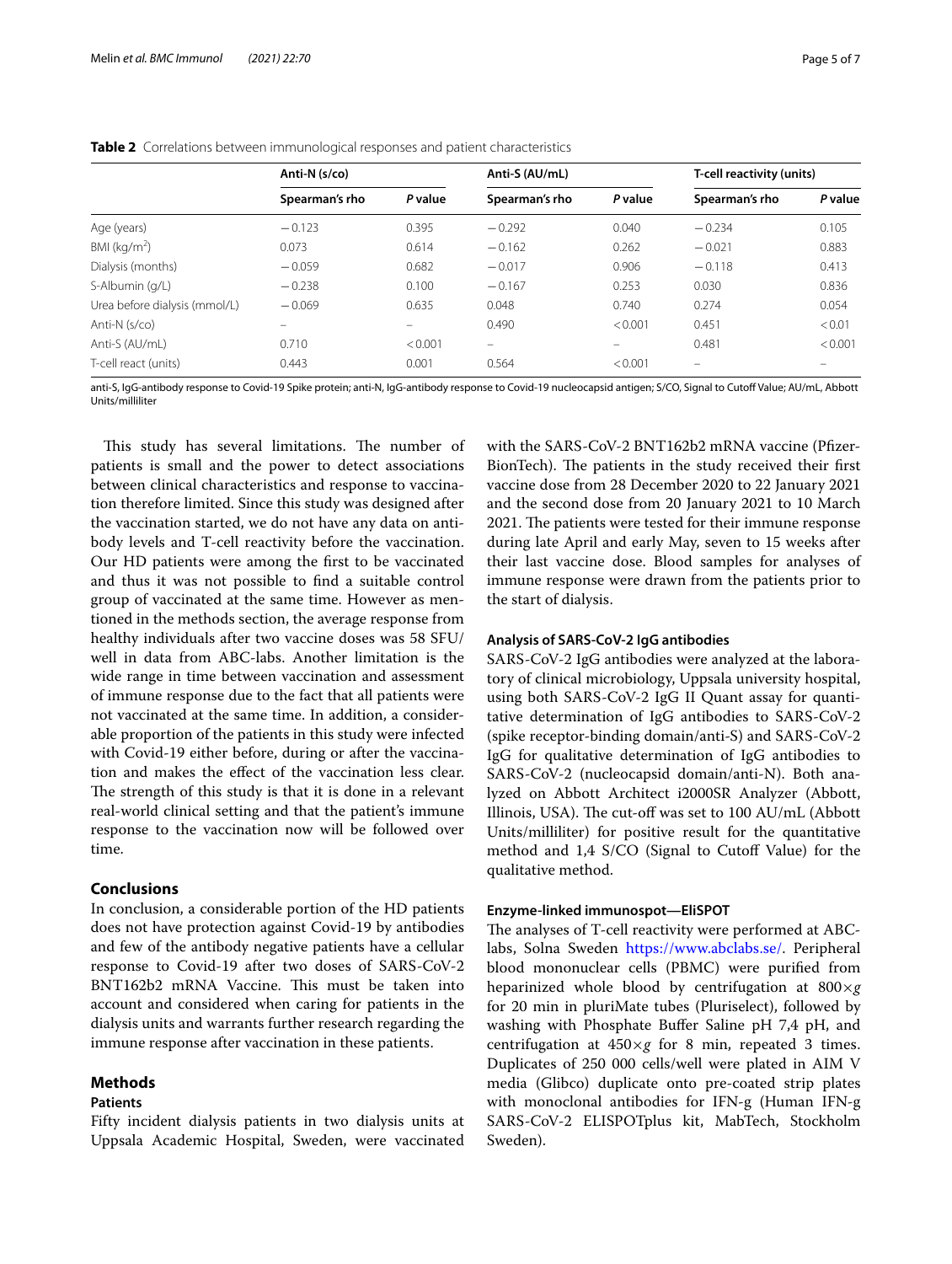

<span id="page-5-0"></span>Cells were stimulated with a pool of 81 synthesized peptides covering the spike 1 protein from SARS-CoV-2, or anti-CD3 and anti-CD-28 antibodies as positive control (MabTech). After 16 h of incubation at 37 °C, IFN-g production was detected by incubation with biotinylated anti IFN-g antibodies followed by streptavidin conjugated with alkaline phosphatase, according to instructions. Reactions were developed with BCIP/NBT substrate and analyzed using the MabTech Astor ELISpot reader.

The cut off of the ELISPOT assay was set to 7 SFU/well, with a sensitivity of 87% and a specifcity of 98% based on samples from symptomatic SARS-CoV-2 PCR positive individuals and samples collected pre-covid. True positive samples responded with  $119.8 \pm 198.8$  SFU/well (Mean $\pm$ SD) and true negative samples with 5.4 $\pm$ 2.8 SFU/well (Mean $\pm$ SD). In comparison average response from healthy individuals after 1 vaccine dose was 31.1 SFU/well whereas the average response in samples after two vaccine doses was 58 SFU/well. (Data from ABClabs, Solna Sweden).

#### **Statistics**

Descriptive statistics was used to describe demographical and clinical characteristics in Table [1.](#page-1-0) Means with standard deviations and range were used to describe quantitative variables. Absolute frequencies and percentages were used for categorical variables. Diferences between groups were assessed with Fischer's exact test. Spearman's Rank correlation was used to compare the relationship between variables. Anti-S and T-cell reactivity in the graphs were log-transformed to log10. Anti-S or T-cell reactivity below the detection levels<50 AU/ mL and<7 units was set to half the detection level in this analysis, i.e., 25 AU/mL and 3.5 units, respectively. Statistical analyses were performed with IBM SPSS Statistics version 28 software (IBM, Armonk, NY, USA).

#### **Abbreviations**

anti-N: IgG antibodies to SARS-CoV-2 nucleocapsid domain; anti-S: IgG antibodies to SARS-CoV-2 spike receptor-binding domain; AU/mL: Abbott Units/ milliliter; AZA: Azathioprine; BAU/mL: Binding Antibody Units/mL; BCIP/NBT: 5-Bromo-4-Chloro-3-Indoly-Phosphate/NitroBlue Tetrazolium chloride; BMI: Body Mass Index; CNI: Calcineurin inhibitors; Covid-19: Coronavirus disease 2019; DM: Diabetes mellitus; EliSPOT: Enzyme-Linked ImmunoSpot; ERA-EDTA: European Renal Association—European Dialysis and Transplant Association; ESKD: End-stage kidney disease; GBM: Glomerular Basement Membrane; HD: Hemodialysis; MMF: Mycophenolate Mofetil; SARS-CoV-2: Severe Acute Respiratory Syndrome Coronavirus 2); S/CO: Signal to Cutoff Value.